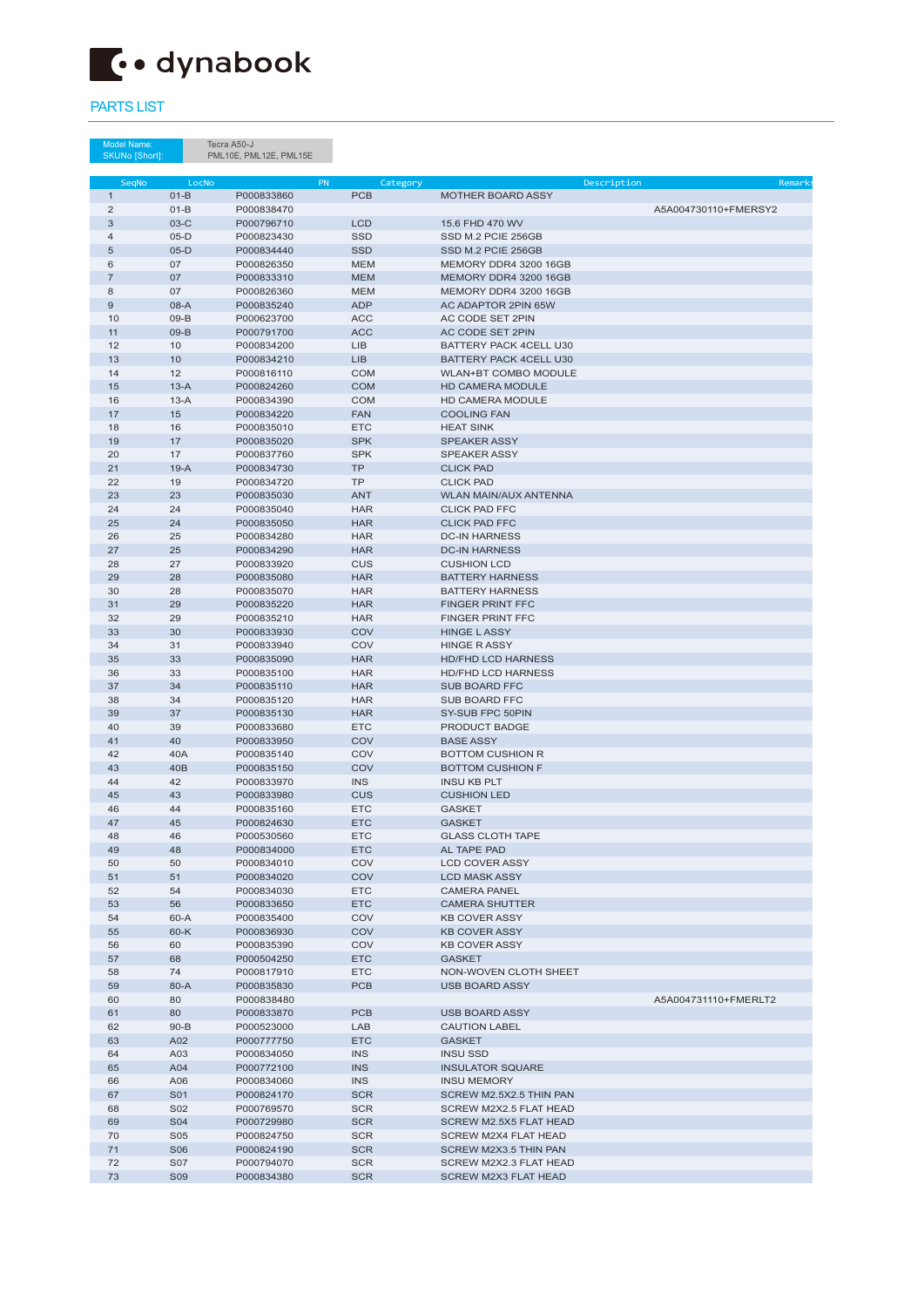

DRAWING | 1